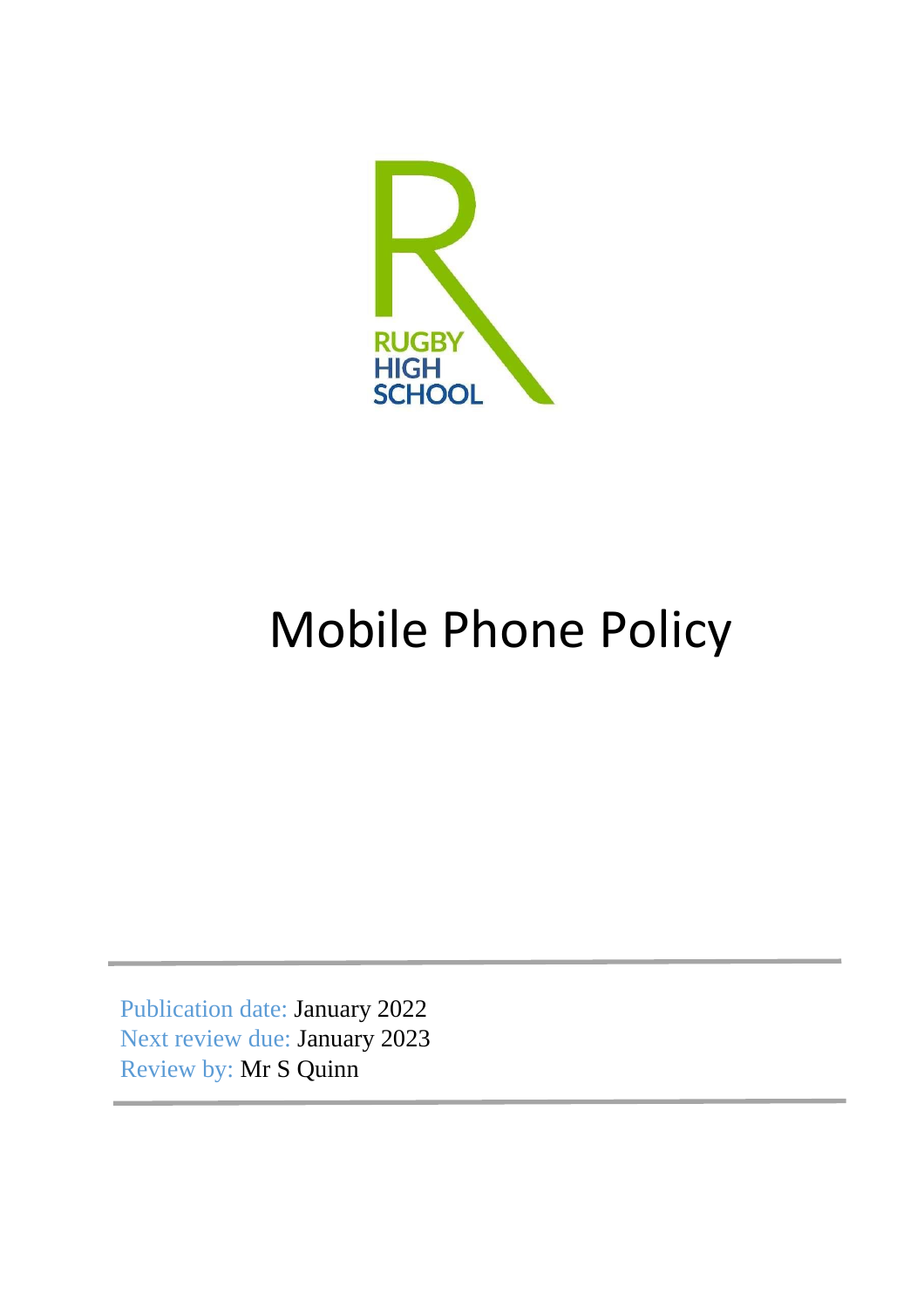# **Mobile Phones Policy revised 15/11/21**

At RHS we are keen to support students with their learning whilst protecting their wellbeing. As a school we are aware of the advantages and disadvantages of mobile phone use. To create a fully representative mobile phone policy we asked staff, students and parents to give us their views on our current mobile phone policy and the process of going forward.

#### **The educational benefits of mobile phones.**

This policy should allow teachers and students to make use of the capacity of mobile technology, including mobile phones, to enhance learning. Smart phones are useful for researching and recording learning giving access to a far wider range of resources than would be provided by a text book and enabling practical work to be capture and analysed.

We are aware of the need for many students to carry mobile phones for reasons of personal safety and practicality while travelling to and from school. We are also conscious of the possible dangers and problems that can arise from the use of mobile phones in school such as:

- bullving
- possession or transmission of inappropriate/unlawful images
- filming of individuals without their permission
- distraction in the classroom and in social areas
- accessing inappropriate websites on the internet.
- Peer on Peer abuse

Students will be educated on these disadvantages during PSHE, ICT and form time lessons and appropriate use of mobile phones.

We value face to face conversation. We want students to be free to enjoy each others' company, to play games and to pursue a broad range of interests and activities while they are in school. For the reasons mentioned above, the use of phones by students is restricted during the school day.

The purpose of recording work using digital imagery is to record progress and develop skills (including self-evaluation and reflection). Students may take images of other students in the group provided they have the consent of all group members and the image is part of a record of their learning. Photographs and videos may be uploaded to Frog and shared internally within the school but may not be externally published or placed on external sites such as YouTube, Facebook etc. without the consent of all those involved, including the teacher.

## **Year 7 introduction to School**

The school aims for Year 7 not to use their mobile phones in school for the first half-term. This is to allow students to socialise and connect with their peers and teachers. At times students in Year 7 may have to use their mobile phones for educational purposes if there is no alternative provision.

For the rest of the academic year and for the other Year groups mobile phone use is acceptable in the lesson with the explicit permission of the class teacher and for educational purposes.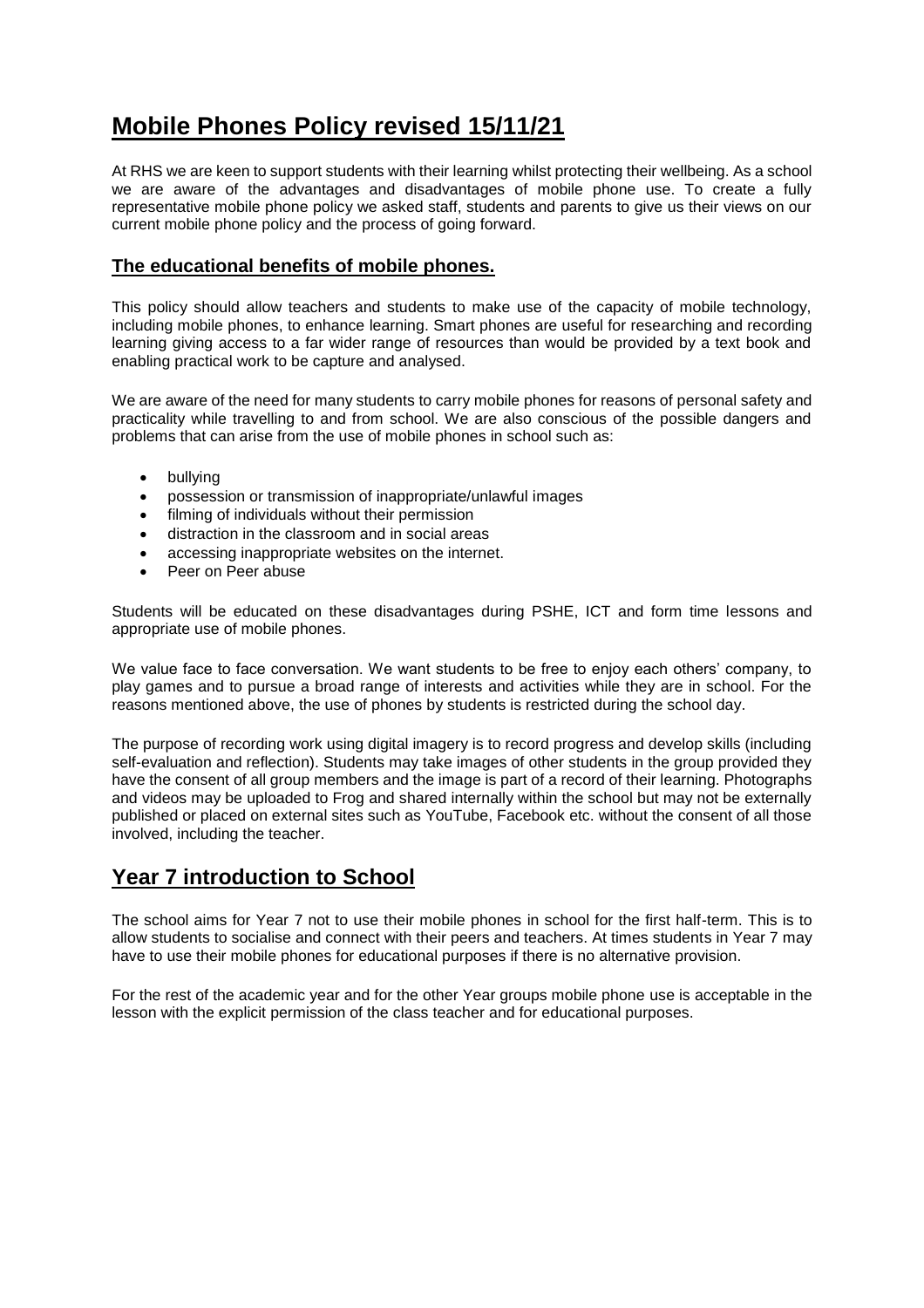### **Mobile phone behaviour policy.**

#### **During social times.**

All mobile phones must be out of sight and switched off during the school day apart from during social times (break and lunchtime), when students can use mobile phones in their form room. If a student uses their phone outside of their form room, then the student will be issued with a behaviour point in accordance with the school's behaviour policy.

Sixth form students can also use their mobile phone in the common room and Year 12 study room.

#### **During lesson time.**

Students may only use their mobile phones for educational purposes during lesson time if explicit permission has been given by the classroom teacher. If a student uses their phone without explicit permission from the classroom teacher the student will be issued with a behaviour point in accordance with the school's behaviour policy.

If the student continues to use their phone without permission then staff should contact a member of the Senior Leadership Team who will confiscate the phone from the student and take it to reception. The student will then be able to collect their phone at the end of the day.

If the student's behaviour with their phone is not acceptable in a number of lessons or over a number of days in a week, then the student will have to hand in the phone at reception for a whole week.

#### **Behaviour point process**

The member of staff who has recorded the student with the mobile phone should record the behaviour on SIMS and write in the description box the reason as mobile phone.

The behaviour points will then follow the accumulation of the behaviour points in the school's behaviour policy.

#### **Protecting students' wellbeing**

Students must connect to the school wireless network whilst on school premises. The wireless network will allow the students to connect to the wireless network using their username and password. The internet will be filtered meaning mobile applications and websites classed as unsafe will not be accessible to the students.

They will not be able to access other parts of the school network, such as the department shared area. Students are expected to behave responsibly and to consider their own safety when online. Students who act irresponsibly or without consideration for others online will not be allowed to use their phones in school and be reported to the Designated Safeguarding Lead. The length of the ban will depend on the gravity of the behaviour.

Education of acceptable mobile phone use will be given to students during form time, assembly, PSHE and ICT lessons.

#### **Cover lesson**

Where possible mobiles phones should not be used in a cover lesson. If students need access to IT and electronic documents then the class should use a computer room. If there is an educational requirement for internet use and a computer room is not available students may use their mobile phones for educational purposes if the cover lesson teacher/supervisor has given explicit permission.